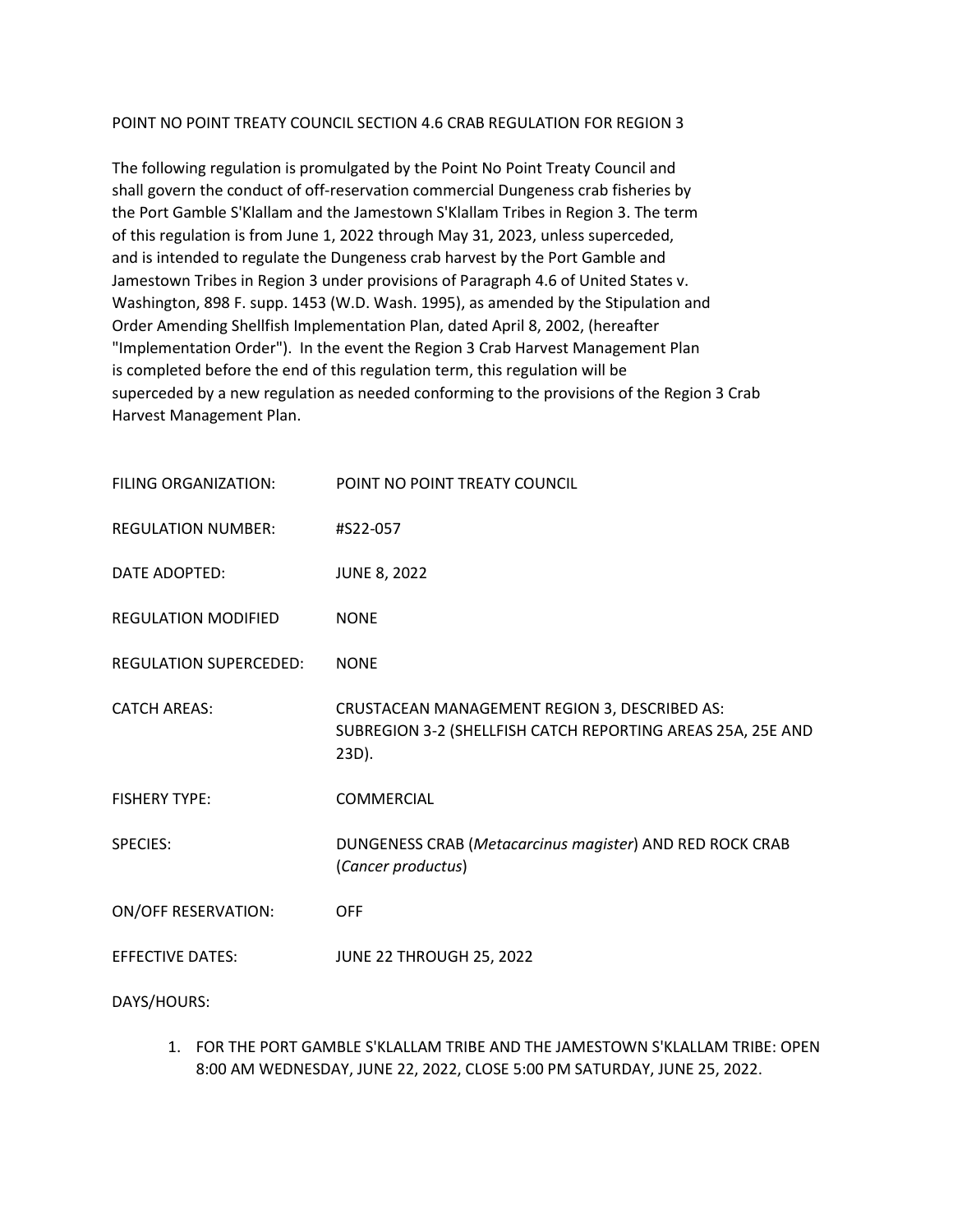2. POTS MAY ONLY BE CHECKED FROM 30 MINUTES BEFORE SUNRISE TO 30 MINUTES AFTER SUNSET EACH DAY.

### LEGAL GEAR:

- 1. POT LIMITS FOR EACH OF THE AREAS WILL BE AS FOLLOWS (ALLOWED POTS PER VESSEL IMPLIES NO MORE THAN ONE VESSEL PER FISHER):
	- a. FOR SUBREGION 3-2, A TOTAL OF 50 POTS PER VESSEL FOR ALL CATCH REPORTING AREAS COMBINED;
	- b. FOR DUNGENESS BAY (ALL WATERS OF DUNGENESS BAY WEST OF THE 123º 6.50' LONGITUDE LINE FROM THE NEW DUNGENESS LIGHT): 25 POTS PER VESSEL;
	- c. FOR SEQUIM BAY (ALL WATERS OF SEQUIM BAY SOUTH OF A LINE TRUE WEST FROM TRAVIS SPIT TO THE MILLER PENINSULA): 10 POTS PER VESSEL;
	- d. FOR DISCOVERY BAY (AREA 25E, INCLUDING ALL WATERS SOUTH OF A LINE FROM CONTRACTORS POINT TO TUKEY POINT): 10 POTS PER VESSEL;
- 2. A BUOY MAY BE ANY COLOR EXCEPT FOR A COMBINATION OR RED AND WHITE. IF ANY PORTION OF A BUOY IS RED, NO REMAINING PORTION MAY BE WHITE. IF ANY PORTION OF A BUOY IS WHITE, NO REMAINING PORTION MAY BE RED.
- 3. LONGLINE FISHING IS PERMITTED. A MAXIMUM OF 5 POTS PER LONGLINE IS ALLOWED.

HARVEST RESTRICTIONS:

- 1. THE MINIMUM SIZE FOR HARVEST IS 6 1/4 INCHES FOR DUNGENESS CRAB AND 5 INCHES FOR RED ROCK CRAB. MINIMUM SIZE IS MEASURED AS CALIPER LENGTH ACROSS THE BACK OF THE CRAB, IMMEDIATELY IN FRONT OF THE TIPS.
- 2. ONLY MALE CRAB MAY BE TAKEN.
- 3. RECENTLY MOLTED, SOFT-SHELLED CRAB MAY NOT BE TAKEN. ALL CRAB TAKEN MUST BE CHECKED FOR SHELL HARDNESS.
- 4. IT IS UNLAWFUL FOR FISHERS TO RETAIN AND POSSESS ANY FEMALE, UNDERSIZED AND SOFT-SHELLED CRABS. ALL FEMALE, UNDERSIZED AND SOFT-SHELLED DUNGENESS CRABS MUST BE RETURNED TO THE WATER UNHARMED.

# EXPECTED HARVEST:

1. THE TRIBAL QUOTA FOR DUNGENESS CRAB IN SUBREGION 3-2 IS 350,000 POUNDS.

# OTHER RESTRICTIONS:

1. IT IS UNLAWFUL TO REMOVE FROM THE WATER OR TAMPER WITH ANOTHER FISHER'S CRAB GEAR. ANY CRAB GEAR FOUND WITHOUT LEGIBLE IDENTIFICATION MARKINGS MUST BE TURNED IN TO THE TRIBAL FISHERIES OFFICE. FISHERS WISHING TO TEND THE GEAR OF ANOTHER FISHER ON A TEMPORARY BASIS MUST OBTAIN A GEAR-TENDING PERMIT SPECIFIC TO THAT FISHER, FROM THEIR TRIBAL FISHERIES OFFICE. TRIBAL FISHERIES STAFF MAY DECLINE REQUESTS FOR PERMITS. PERMITS WILL BE VALID FOR A LIMITED PERIOD OF TIME. ADDITIONAL INFORMATION IS AVAIALBLE FROM THE RESPECTIVE TRIBAL FISHERIES STAFF.